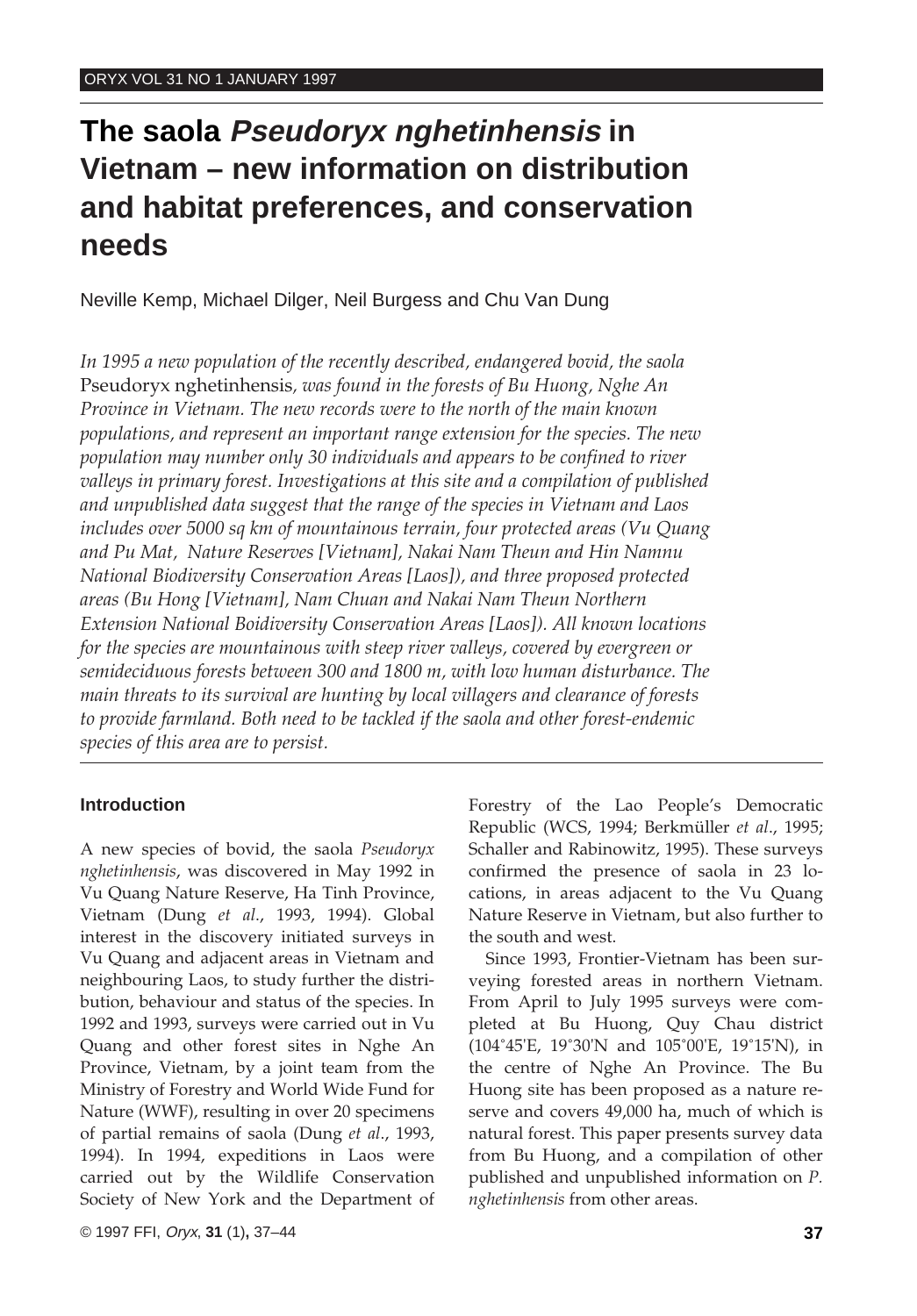

Local Thai minority hunter with skull of saola shot in Bu Huong (*M. Dilger*).

#### **Methods**

Hunters and other forest users from nine villages around Bu Huong were interviewed in Vietnamese about the abundance, distribution and behaviour of saola in the forest. As noted in Laos (Schaller and Rabinowitz, 1995), the killing or sighting of saola by local people remained prominent in their memories because of the rarity of such events. This was also the case in Bu Huong, where even local people who had not seen the animal knew of forest areas where and occasions when local hunters had encountered the species. Only first-hand information from six hunters has been regarded as reliable, and second-hand information was used as corroboration. Additional information was provided by one of the authors (C.V.D.), who has collected records and photographic evidence of saola remains throughout Nghe An Province, including eight localities around Bu Huong since 1994.

Partial remains of saola, which had been shot or captured from Bu Huong forest were studied, facilitated by the practice of hunters keeping trophies. Four sets of horns with skulls were examined as well as a set of hoofs from a young calf. The forest was surveyed on foot between 22 April and 20 July 1995 by teams of three to five people to assess the abundance and distribution of larger mammals. Surveys represented over 2 personmonths of survey effort, of which half was carried out with local guides or hunters with tracking dogs who knew the habitats of many forest animals, especially saola.

Published and unpublished data on the distribution, status, habitat preferences and major threats to the saola were compiled to assess the current state of knowledge of this animal (Dung *et al*., 1993, 1994; WCS, 1994; Berkmüller *et al*., 1995; Dawson, 1995; Schaller and Rabinowitz, 1995; Kemp *et al*., 1995, 1996; Chu Van Dung, pers. comm; Bui Tuan Viet, pers. comm; T. Evans, pers. comm; Le Mong Chan, pers. comm.).

## **Distribution of saola in Vietnam and Laos**

In May 1995 the known range of saola in Vietnam was between 104˚05'E, 19˚25'N and 105˚50'E, 18˚05'N, covering an area of 4000 sq km of montane and lowland evergreen rain forest at 200–2000 m (Dung *et al*., 1993). It included the Vu Quang Nature Reserve and Pu Mat Nature Reserve, which cover the two largest areas of pristine forest in Vietnam. The northern edge of the range was believed to be the northern end of the Truong Son mountain range, south of the Song Ca river (Dawson, 1995). The known range of the species in Laos reflects that in Vietnam, located along the border between the two countries from 18˚25'N to 17˚05'N at 500–1400 m (Schaller and Rabinowitz, 1995). The Nakai Nam Theun National Biodiversity Conservation Area (NNT NBCA) covers part of this range.

Figure 1 shows previously known locations of remains of *P. nghetinhensis* in Vietnam and Laos, new records around the proposed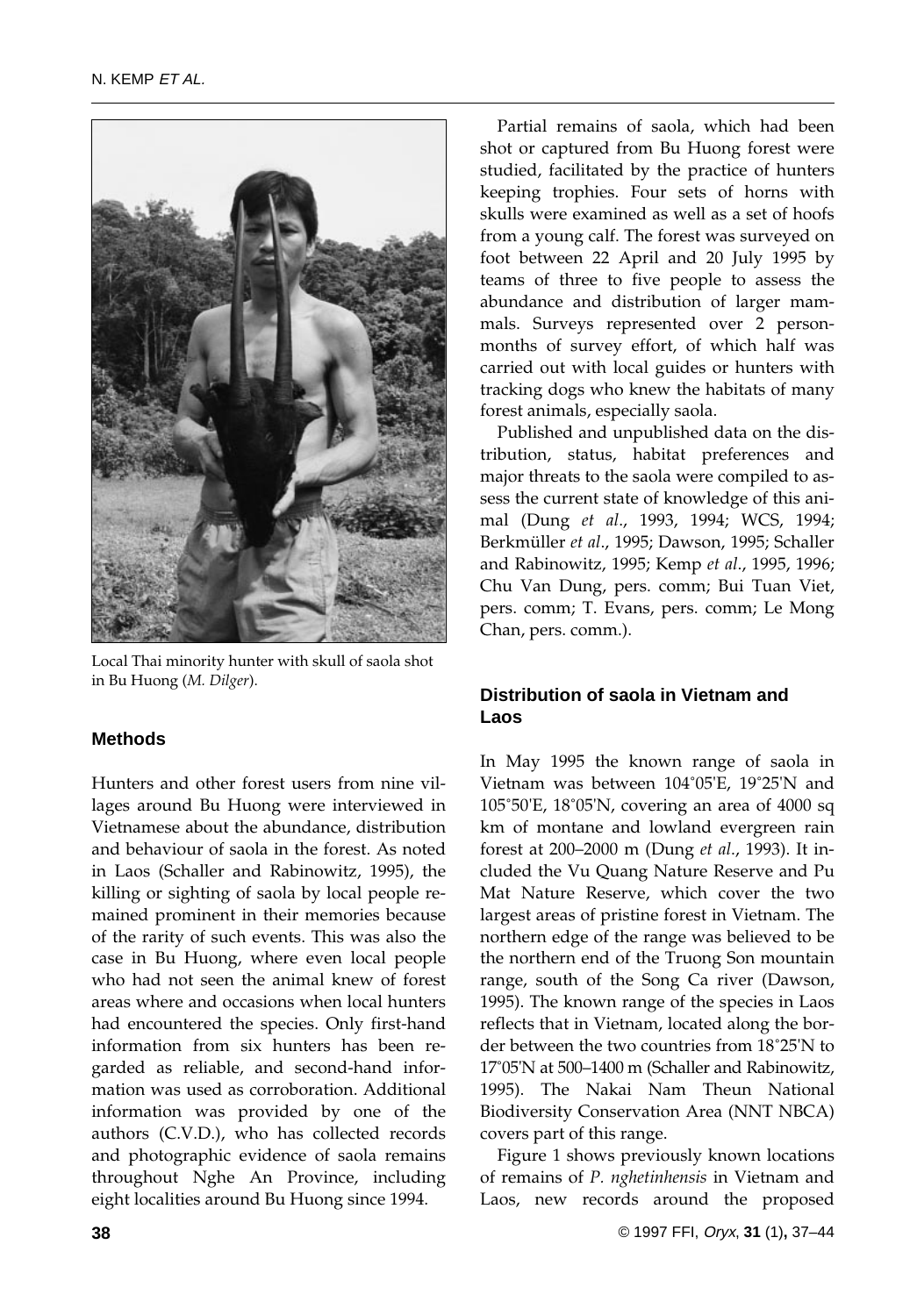boundaries of Bu Huong Nature Reserve, and some locations where the species may also occur because of the existence of suitable habitat (Dung *et al*., 1994). The new records are 25–47 km from the nearest locations south of the Song Ca river. According to C.V.D., remains of saola have also been found elsewhere in Nghe An Province. He believed that the original range probably extended north to the Song Hieu river (19˚30'N), which runs through Que Phong and Quy Chau, Nghe An Province. There are areas of forest remaining on the Laos border north-west of Que Phong, which may also support saola if C.V.D. is correct



**Figure 1.** Map of saola records (mainly hunted specimens in villages outside the forest) in Vietnam and Laos, and other areas where there is forest and saola could occur.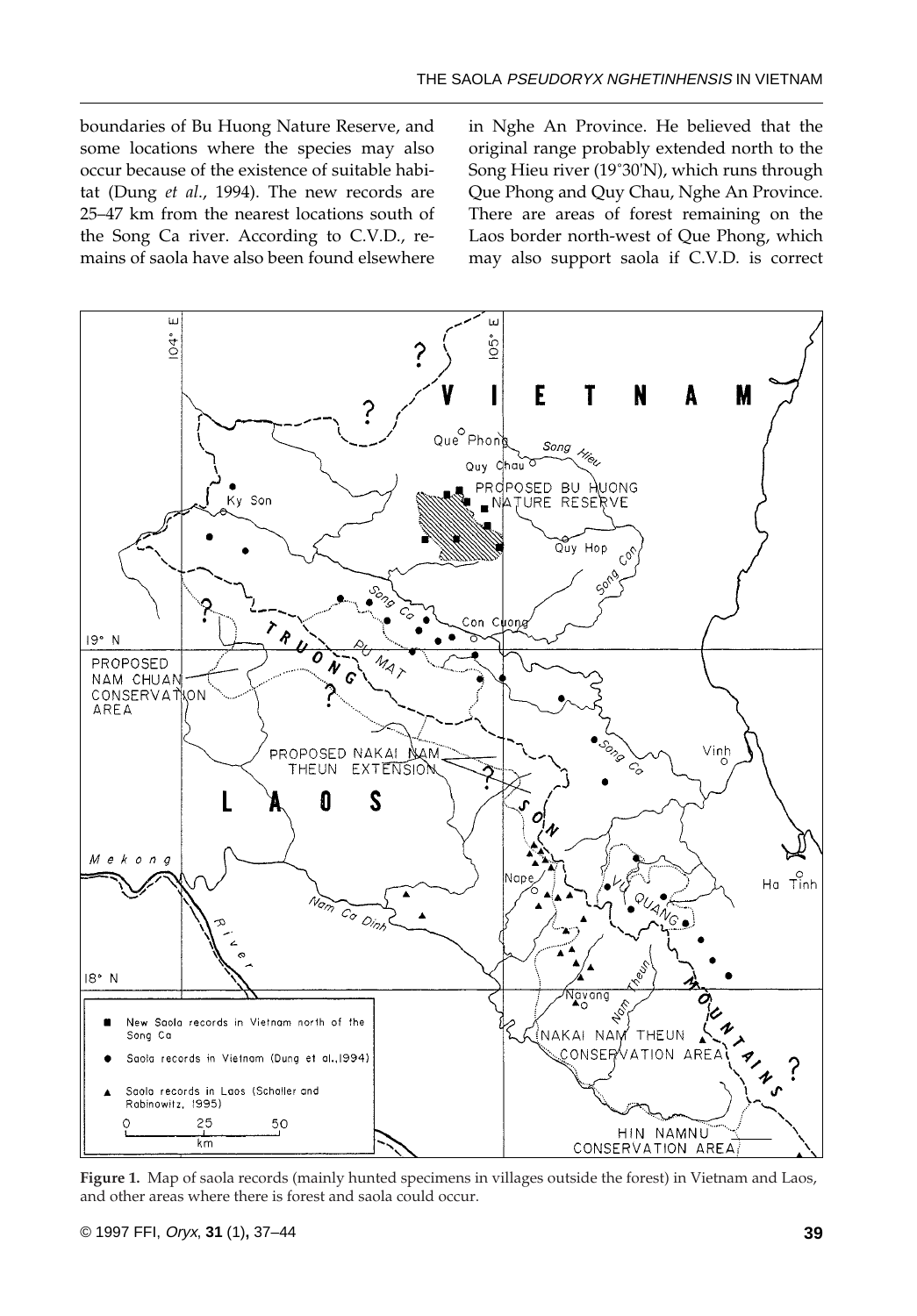(Figure 1). However, this area has been studied by WWF staff, who found no remains of saola, or circumstantial evidence from interviews (Dawson, 1995). We believe that the discovery of any new populations of saola in Nghe An Province is unlikely.

#### **Distribution in Bu Huong**

The geographical locations of saola remains found in hunters' houses and an area, consisting of several upper river valleys, where the saola was reported to occur are shown in Figure 2. The hunters interviewed said that they sighted saola exclusively in this area. With the evidence currently available, the distribution of saola appears to be patchy on a local scale, which agrees with the situation reported in Laos (Schaller and Rabinowitz, 1995). However, it remains possible that saola exist in other areas of Bu Huong. Even though hunters knew all parts of the reserve well, they did not visit the area around Phu Lon regularly because of the difficulty of access. The key feature of the area occupied is its



**Figure 2.** Map of the proposed Bu Huong nature reserve, showing the geographical location of saola records (hunted specimen remains) and an area known to be inhabited by saola.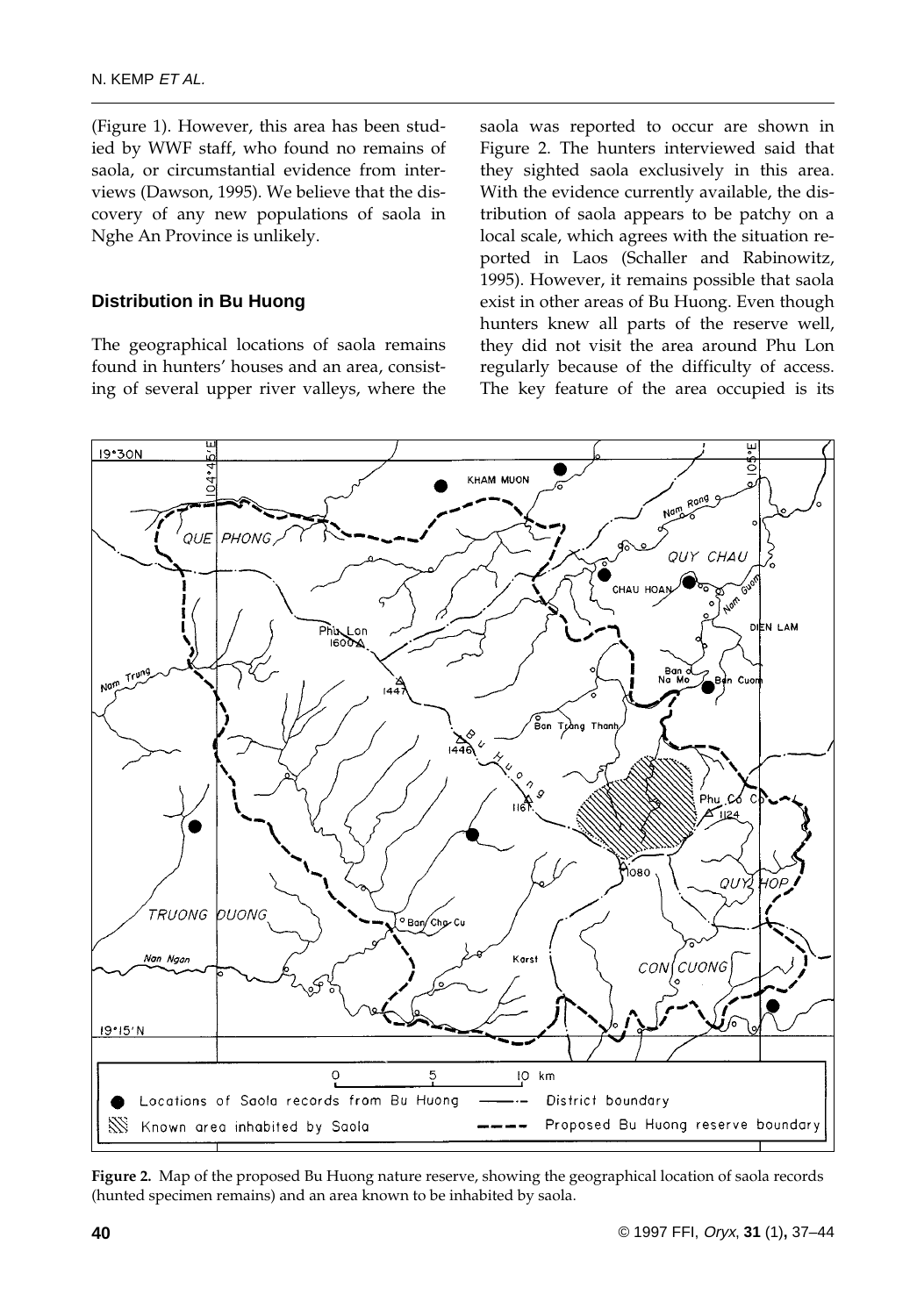remoteness from human disturbance. Hunters reported that the saola was never seen close to villages or in the lower valleys, in contrast to the Indian muntjac *Muntiacus muntjac*, which was frequently seen and heard in secondary forest near villages.

## **Habitat preference of saola at Bu Huong**

Bu Huong is a mountainous area dominated by a ridge running north-west to south-east through the centre of the proposed reserve. The area has many steep-sided valleys and perennial streams. The forests extend from 400 m to the highest peaks along the ridge at 1600 m. The forest of the proposed reserve mainly comprises lowland evergreen rain forest and lower montane rain forest (following Whitmore, 1975). These forest types are 'wet evergreen forests' with a small deciduous element. The forest in Bu Huong has an extremely diverse flora, with an estimated 2000 species (Le Mong Chan, pers. comm.). Dense forest covers less than 200 sq km. Several 0.2 ha vegetation plots in the dominant forest formations of the proposed reserve have been studied in detail (Kemp *et al*., 1996). Lowland evergreen rain forest (400–750 m) is dominated by *Hopea mollissima* and *Vatica fleuryana* (Dipterocarpaceae). Other dominant species include *Madhuca pasquieri* (Sapotaceae), *Diospyros oblongifolia* (Ebenaceae), *Beilschmiedia* spp., *Cryptocaria* spp. and *Cinnamomum* spp. (Lauraceae), *Ormosia* spp. (Fabaceae), and *Sterculia* spp. (Sterculiaceae). The ground flora is dominated by species of Melastomataceae, Zingiberaceae and Arecaceae. Bamboo species are also a frequent component of the understorey.

The lower montane rain forest (over 750 m) is dominated by species from the families Lauraceae (*Cinnamomum* spp, *Cryptocaria* spp., *Lindera* sp., *Litsea* sp. and *Machilus* sp.), Fagaceae (*Quercus* spp. and *Castanopsis* spp.), and Juglandaceae (*Engelhardtia* sp.). The coniferous species *Fokienia hodginsii* and *Podocarpus fleurii* were also found in small numbers in the montane forests. Large areas where the understorey is dominated by thick

© 1997 FFI, Oryx, **31** (1)**,** 37–44 **41**

bamboo groves (*Chimonobambusa* sp. and *Dendrocalamus* sp.) were common at higher elevations. Although the area said to be inhabited by saola (Figure 2) was not studied in detail by the Frontier survey, the dominant components of the forest were floristically similar to those described above.

The forest types found in Bu Huong share many floristic similarities with the forest types at Pu Mat, even though Bu Huong receives a lower rainfall (800–1000 mm) than Pu Mat (1268–1791 mm; Kemp *et al*., 1995, 1996). Current knowledge indicates that the saola prefers wet lowland evergreen forest habitats (characterized by the Dipterocarp species *Hopea mollissima* in Vietnam) and evergreen montane forests. Forest types within the range of saola in Laos are believed to have similar vegetation to those in Vietnam (Schaller and Rabinowitz, 1995) and most records cluster around areas of 'wet evergreen forest' (WCS, 1994; T. Evans, pers comm.). This forest type only occurs in a few border areas in Laos and may explain the localized distribution of saola within the NNT NBCA, Hin Namnu NBCA and areas to the north (T. Evans, pers comm.). Unlike some of the reports of saola in Dung *et al*. (1994), the population at Bu Huong was only encountered in areas with no human disturbance, with no reports coming from the lower valley areas, which supported secondary, degraded and agricultural vegetation.

#### **Quantifying annual offtake by hunters around Bu Huong**

The first sighting of saola in Bu Huong by the hunters from Ban Cuom village was in 1986. It is not known if other villages or villagers sighted saola before this time. The total known number of saola killed in Bu Huong now numbers 27 individuals (Chu Van Dung, pers. comm.). During our survey (3 months) two saola were killed. One was a juvenile, which was captured alive but died next day. The remains of four saola were found in hunters' houses (two adults and two juveniles), with these and other records being concentrated around Ban Cuom, where we based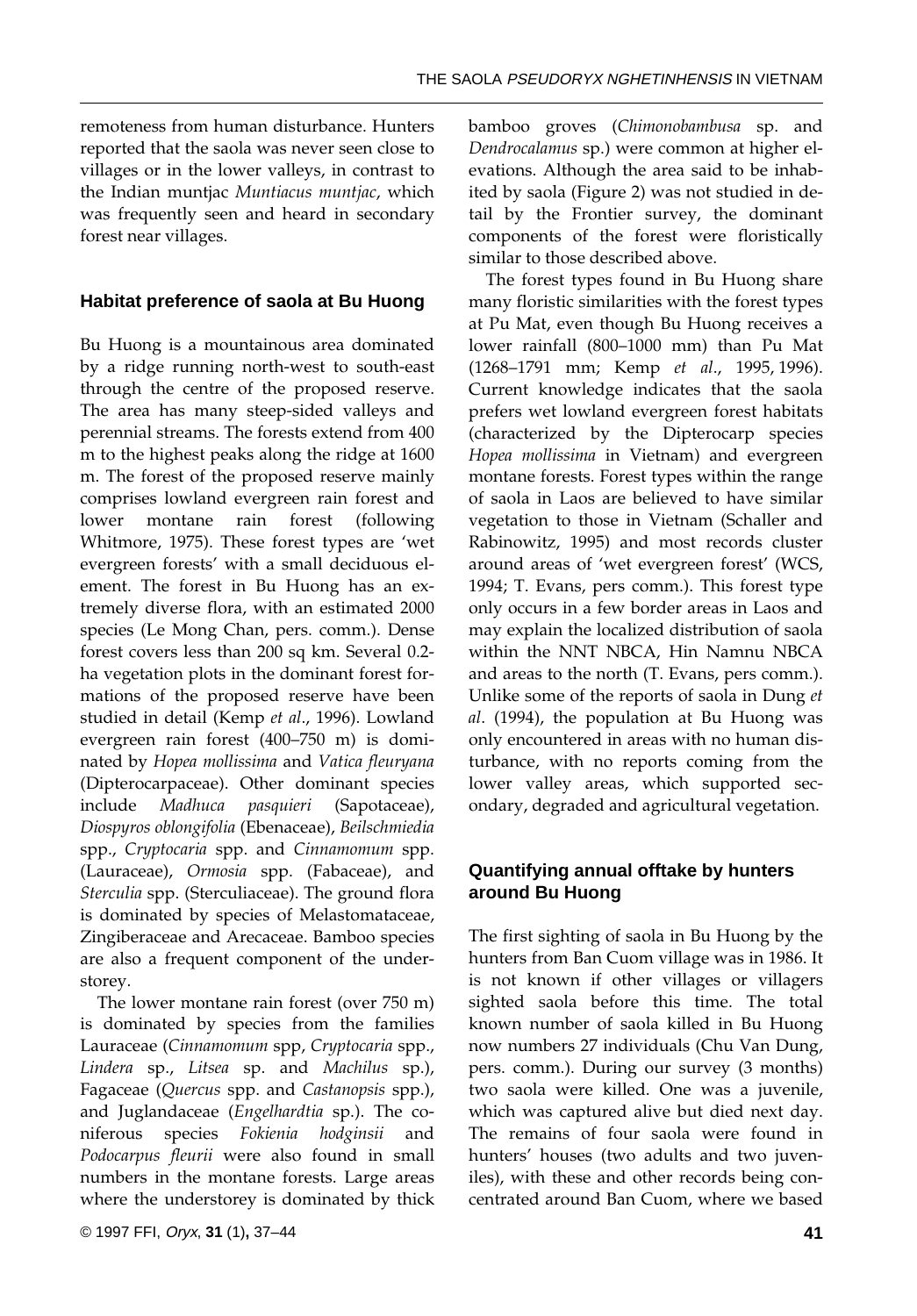our study. The number of animals killed by a single hunting group from Ban Cuom since 1986 is 11. The number of killings per year fluctuates considerably because killings are opportunistic, but in 1995 at least eight individuals were killed.

One experienced hunter interviewed stated that saola normally occurred in small social groups, an adult and young being the most commonly sighted grouping. He estimated the saola population in Bu Huong at about 30 individuals. However, this was not from any accurate surveys and is really only a guess. During the forest survey on foot no sightings, tracks or other traces were recorded and we must conclude that the density is low and the population small.

#### **Threats to the survival of saola**

The saola is certainly one of the most endangered species in the region. Its discovery in another location, outside the previously known range, has important implications for conservation efforts and for further survey work. In general terms, the larger the range and population size of an animal the greater its chance of survival in the future. However, the threats to the surviving populations are very great. The two most serious threats are hunting, and loss of forest habitat through logging and conversion to farmland. All records of saola are from remains of animals shot or captured by hunters. The local people of the Bu Huong area (Thai and Thanh minorities) are traditional hunters and their attitudes to hunting are deeply entrenched and difficult to change. Saola are shot for their meat, but hunters also gain high esteem within the village on the production of a carcass. Because of their scarcity local people place a higher value on saola than on more common species such as *Muntiacus muntjac* and wild boar *Sus scrofa*. Hunters were also aware of the intense interest from the world's scientific community, increasing their motivation to capture live specimens. This desire to shoot or capture saola because of their value cannot be good for the future survival of the species in Vietnam.

In the Bu Huong area there is widespread conversion by the local people of forest land to agricultural land. The dominant form of agriculture is the cultivation of hill rice through 'swidden' agriculture. New areas of forest must be cleared regularly for cultivation because the soil quickly loses its fertility and is eroded. The fallow periods are short and land is usually cleared again for farming after 7–15 years, preventing forest regrowth. The productivity of fallow areas is always lower than that of newly cleared land, causing a need to clear new areas of more mature forest. It was estimated that the clearance of high mature forest (primary and slightly disturbed secondary) is currently around 50 ha per year in Dien Lam commune alone. This commune covers one-eighth of the total proposed area of the reserve and, if rates of clearance are similar in other areas, clearance of forest types that are suitable habitat for saola could exceed 400 ha per year. This rate may continue to increase as the population grows (currently around 5 per cent per year) and the productivity of previously cleared areas declines. Because saola primarily inhabit pristine forest areas, the alteration of these habitats is a considerable threat to their survival and that of other forestendemic species in Bu Huong.

The threats to the saola encountered at Bu Huong are similar to those affecting all reserves established within the species's range (Table 1). The generally high levels of these threats are of great concern for the conservation of saola.

## **Discussion**

If the saola is to be effectively conserved at Bu Huong, and more generally in Vietnam and Laos, two major aims must be achieved. Hunting of the saola and clearance of primary forest within its range must be stopped or considerably reduced. The actions necessary to achieve these aims are more difficult to state. Bu Huong is due to become a nature reserve and this may afford the area some protection. Commercial logging has already been stopped and an official ban on forest clearance and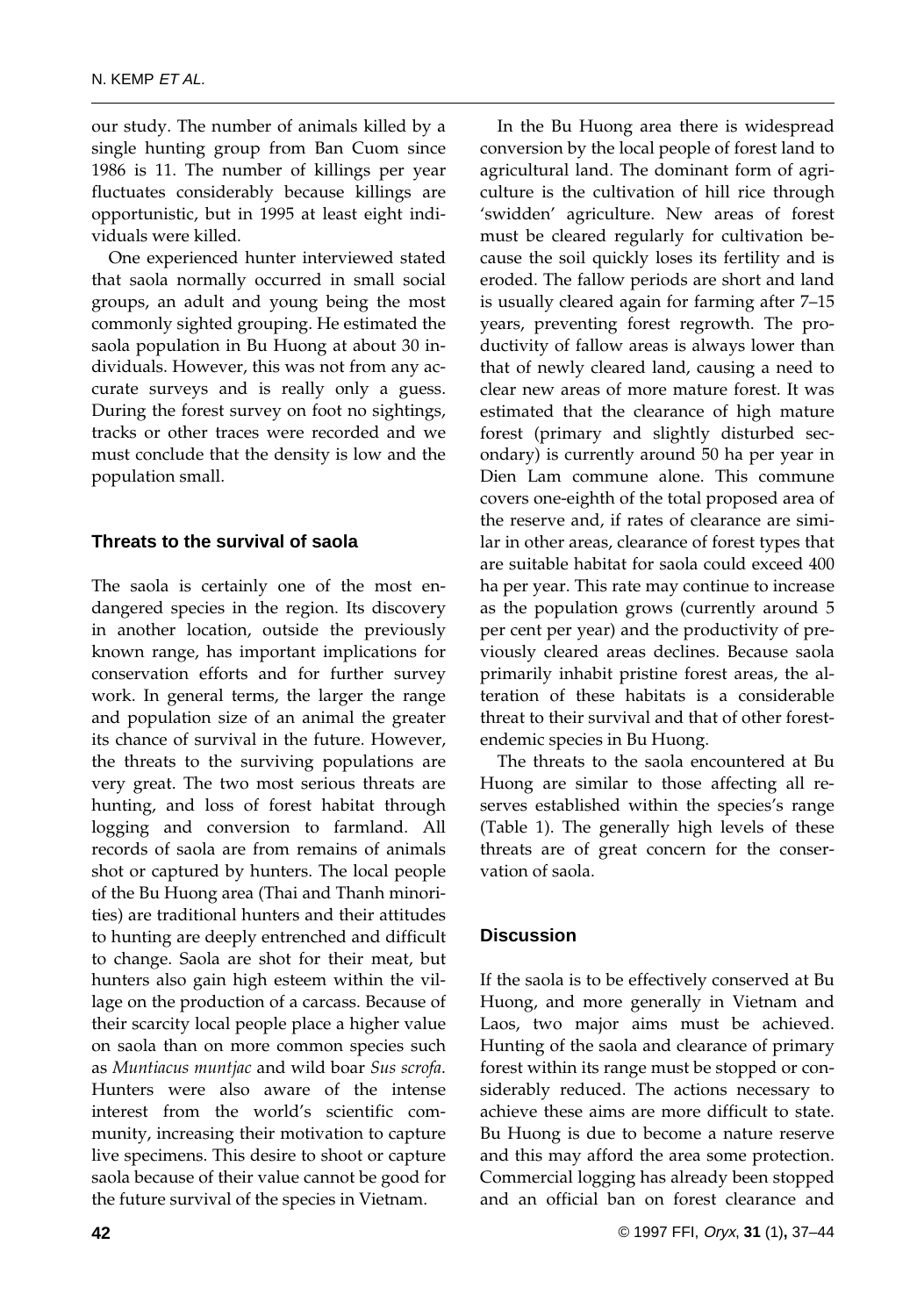| and Laos       |                             |        |
|----------------|-----------------------------|--------|
| Protected area | Hunting threat Habitat loss |        |
| Bu Huong (1)   | Very high                   | High   |
| Pu Mat $(2)$   | Very high                   | Medium |
| Vu Quang (3)   | Very high                   | High   |
| NNT NBCA (4)   | Very high                   | High   |

**Table 1.** Levels of threat (hunting and loss of habitat) to populations of saola inside nature reserves and proposed nature reserves in Vietnam

(1) Kemp *et al*., 1996. (2) Kemp *et al*., 1995.

(3) Dawson, 1995. (4) WCS, 1994.

Threats were assessed from the above reports on an intuitive scale, with respect to each individual reserve.

hunting within the boundaries of the reserve will be enacted. However, as with much of the region where saola occurs, if conservation and protected area management are to be successful, the needs of the local population must be taken into account.

Local people's attitudes towards the saola and its conservation remain a major obstacle for conservation programmes. Amongst the communities, there was some awareness that forest resources were declining, but the general perception was that resources were still plentiful. Moreover, the hunters showed little or no understanding of the principles of resource management of the species that they hunted. Everything that was encountered during hunting trips was shot or captured, if possible. Although the saola was valued by hunters, there seemed to be little concern about its decline or local extinction. Education programmes stressing the value of keeping a viable wild population of saola and other forest species for future generations, and the provision of suitable alternatives to hunting, such as animal husbandry, may help to reduce the levels of hunting. The saola is also a protected species in Vietnam and hence, as was advocated by Dung *et al*. (1994), strict penalties for killing saola could also be introduced and enforced. Because there are only a few people who hunt on a regular basis the enforcement of regulations would cause a dramatic reduction of hunting pressure. Alternative agricul-

© 1997 FFI, Oryx, **31** (1)**,** 37–44 **43**

ture systems are also needed to reduce deforestation, and to sustain the large and increasing human population. Examples of effective systems could be seen in the area; these used the same plots of land with rotation cropping and *Cinnamomum* sp. plantations. The dependence on rice and the many traditions of growing this crop are large obstacles to overcome before agricultural improvement can be carried out.

When Bu Huong is established as a nature reserve, the majority of primary forest within the saola's known range will be protected in Vietnam and Laos (Dung *et al*., 1994; Schaller and Rabinowitz, 1995). The majority of the suspected range within Laos will be protected only within the Nakai Nam Theun Northern Extension and Nam Chuan protected areas (Berkmüller *et al*., 1995). Unfortunately, poorly policed legislation will have little effect on the conservation of the saola and its habitat. In many reserves and national parks in Vietnam little is done to enforce conservation regulations or to initiate alternative strategies for the conservation of wildlife owing to many inadequacies and lack of resources. These problems are beyond the scope of this paper, but their solution will require considerable capacity building within the relevant Vietnamese authorities.

Bu Huong is surrounded by severely degraded forest, agricultural land and scrub, which are unsuitable habitats for saola. Therefore, the population of saola at Bu Huong effectively lives in a 'forest island refuge' with no immigration or mixing with other populations. This population is reliant for its future survival on the continued existence of its habitat and probably also on a major reduction in the levels of hunting.

#### *Acknowledgements*

Information from Bu Huong was collected by members of Frontier-Vietnam Expedition VN9502, under the auspices of the Society for Environmental Exploration, London and the Xuan Mai Forestry College, Ministry of Forestry, Hanoi. Particular thanks are due to Tom Evans for reading the draft document and providing information from Laos; Kot Rafi, BP Vietnam, and Vietnam Investment